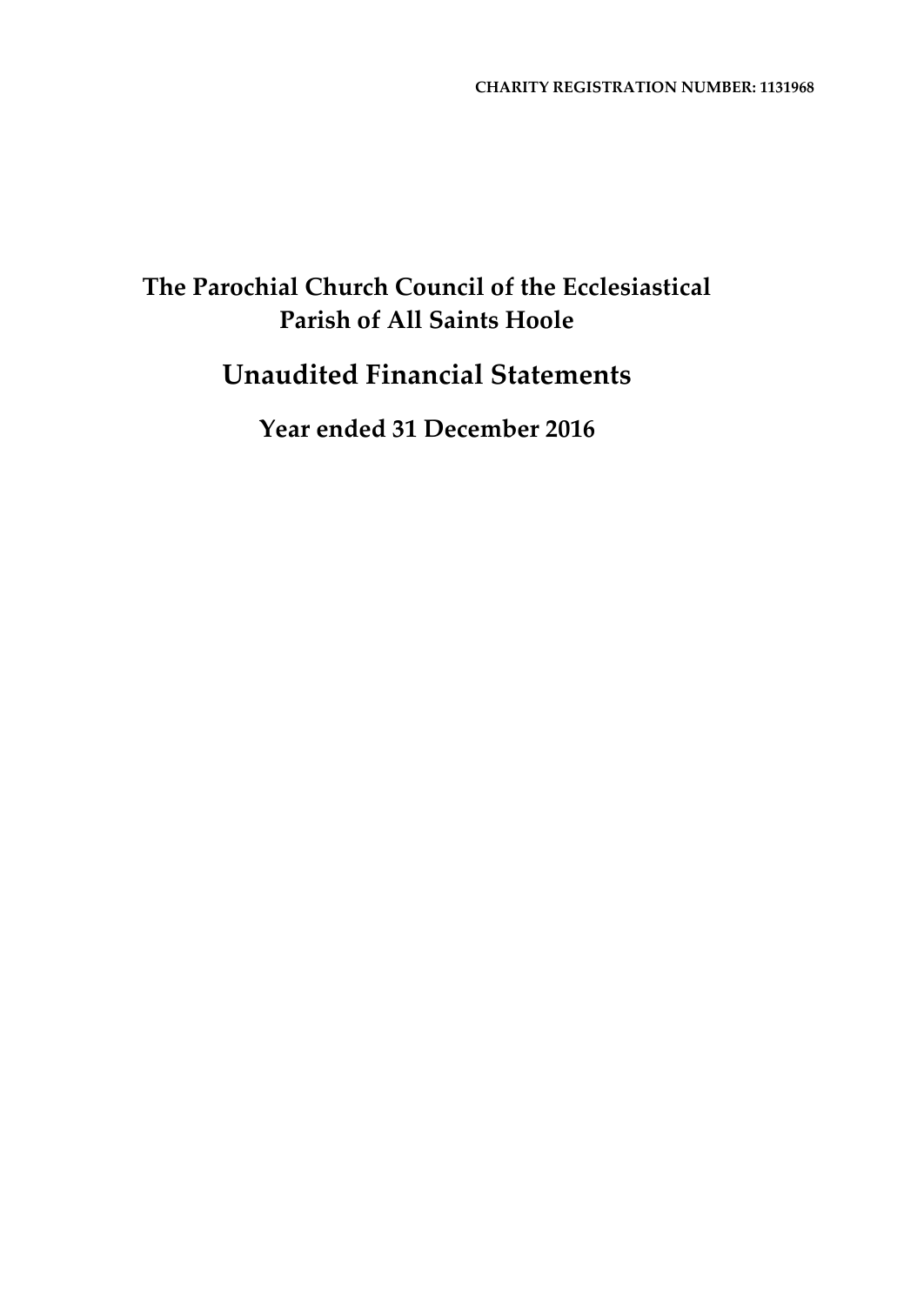# **Financial Statements**

# **Year ended 31 December 2016**

|                                               | Page |
|-----------------------------------------------|------|
| Trustees' annual report                       |      |
| Independent examiner's report to the trustees |      |
| Statement of financial activities             | q    |
| Statement of financial position               | 10   |
| Notes to the financial statements             | 11   |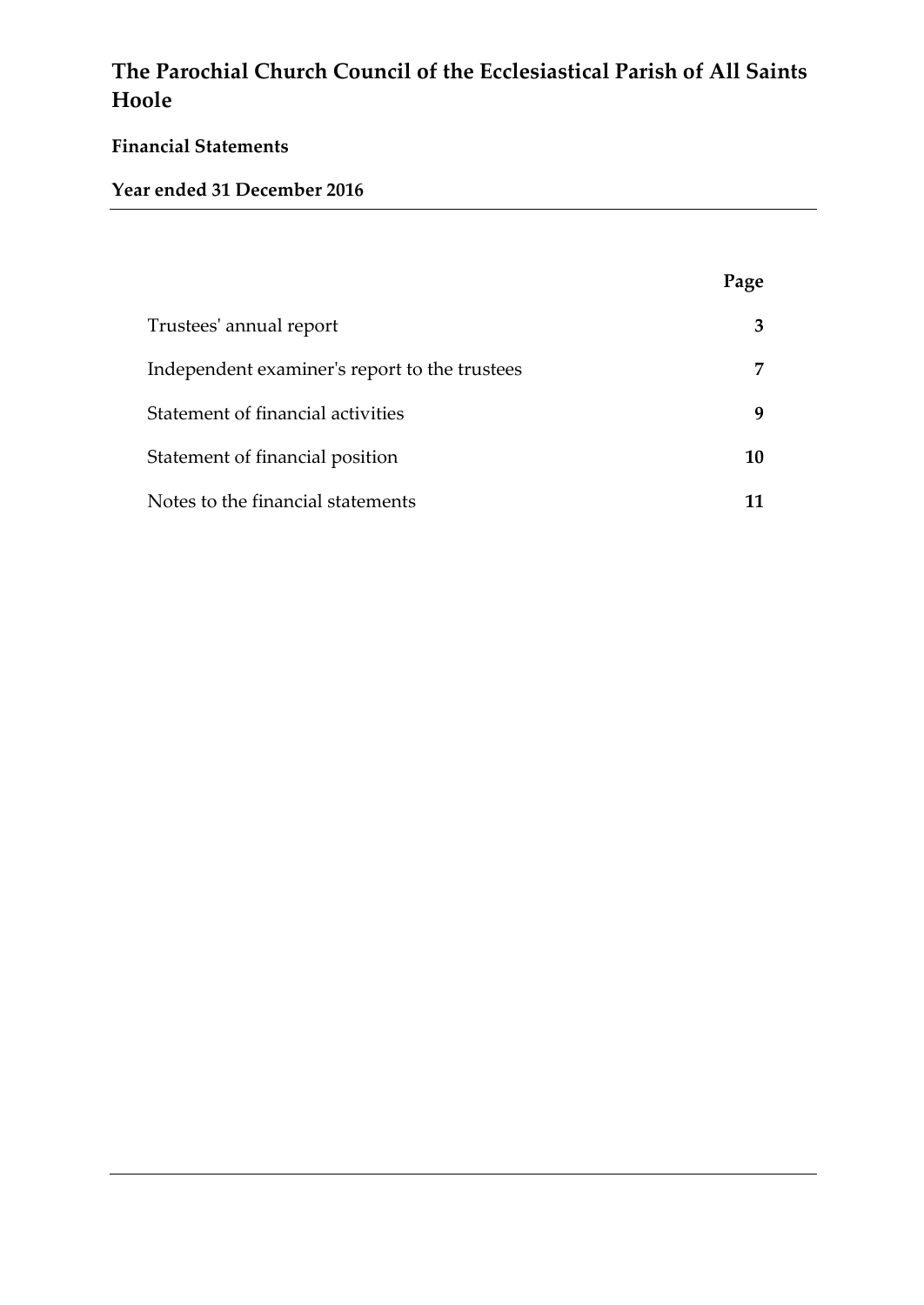# **Trustees' Annual Report**

## **Year ended 31 December 2016**

The trustees present their report and the unaudited financial statements of the charity for the year ended 31 December 2016.

#### **Reference and administrative details**

| Registered charity name     | The Parochial Church Council of the Ecclesiastical Parish of All<br>Saints Hoole |
|-----------------------------|----------------------------------------------------------------------------------|
| Charity registration number | 1131968                                                                          |
| Principal office            | All Saints Church Centre<br>Vicarage Road<br>Hoole<br>Chester<br>CH2 3HZ         |

#### **The trustees**

| The Revd R J Kirkland       |                                                   |
|-----------------------------|---------------------------------------------------|
| Mr J E Chester              |                                                   |
| Canon J T Turnbull          |                                                   |
| Mr J W Ellis                |                                                   |
| Mr S Tynegate               |                                                   |
| Mr K Wood                   |                                                   |
| Mr B Holt                   |                                                   |
| Mr R Bolton                 |                                                   |
| Mrs K E Jones               |                                                   |
| Mr A Christopher            |                                                   |
| Mrs A J Lewis               |                                                   |
| Mrs R E Guinness            |                                                   |
| Mr C Simkiss                |                                                   |
| Mr R Greenwood              |                                                   |
| Dr S N Batchelor            |                                                   |
| Ms V Bulgin                 |                                                   |
| Mr P L Barnfather           |                                                   |
| Ms L Walker                 |                                                   |
| Mr J R F Baird              |                                                   |
| Mr C Wilkinson              | (Appointed 27 April 2016)                         |
| Dr C Frost                  | (Resigned 27 April 2016)                          |
| <b>Independent Examiner</b> | Mr Nicolaus Jenkins FCA                           |
|                             | Chartered accountant                              |
|                             | <b>UHY Hacker Young</b>                           |
|                             | St John's Chambers, Love Street, Chester, CH1 1QN |
|                             |                                                   |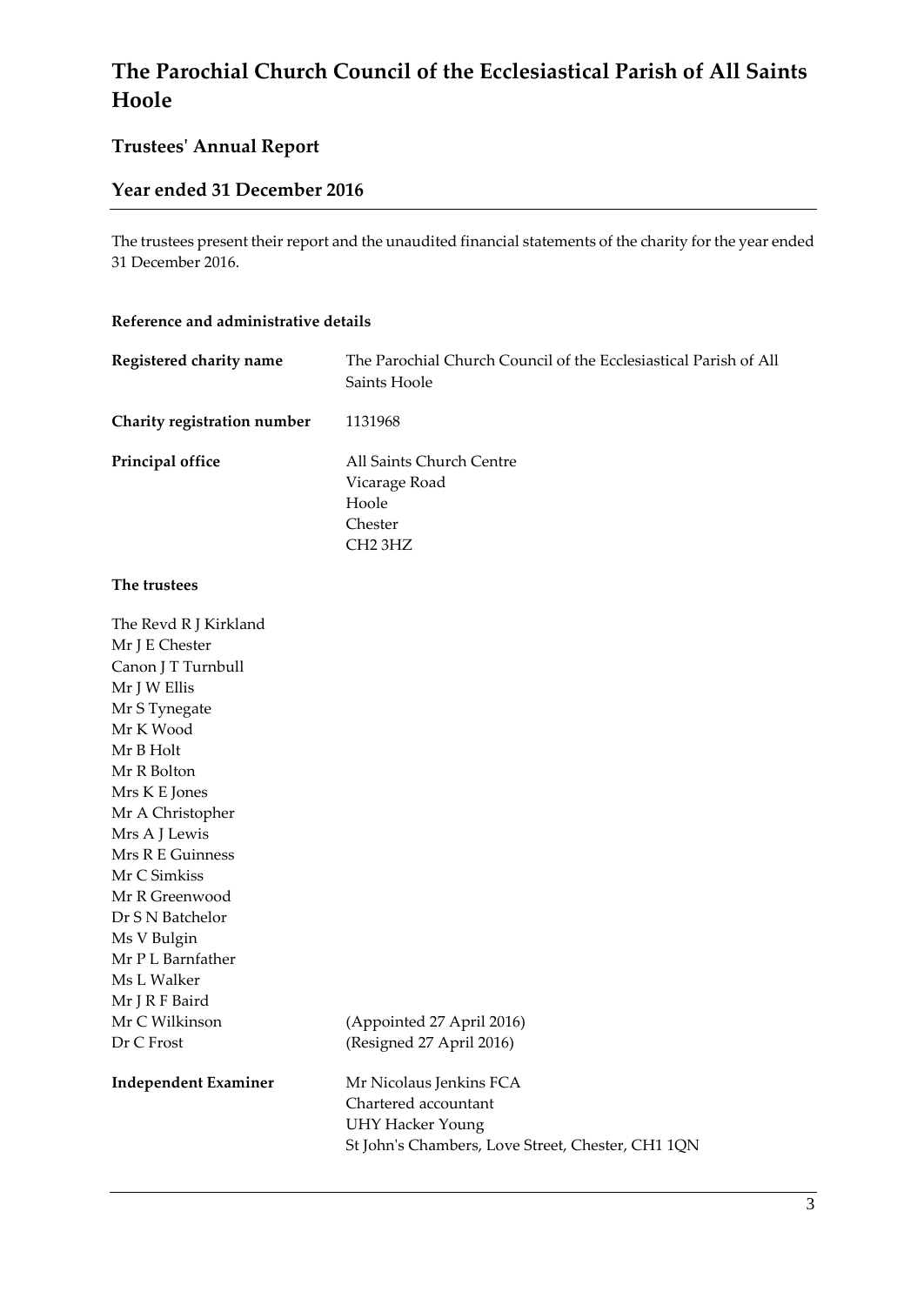## **Trustees' Annual Report** *(continued)*

## **Year ended 31 December 2016**

#### **Structure, governance and management**

#### Public Benefit

All Saints' Church fulfils and improves its Public Benefits aims as required by the Charity Commission and details can be seen in the Reports of the various PCC Sub- Committees and reports on the work of the various activities which are run under the auspices of the Church or use the Church's facilities.

### Committees

The PCC operates through a number of Committees, which meet between full meetings of the PCC although not necessarily between every one.

#### Standing Committee

This is the only statutory committee. It has power to transact the business of the PCC between meetings, subject to any directions given by the Council. There are no directions at present.

#### Finance Committee

Oversees the general and other finances of the Church. Monitors income and expenditure, prepares budgets and implements financial controls.

#### Buildings Committee

Is responsible for the stewardship of the plant, including the Church and Church Centre, The Old School House in Westminster Road and 7 Ward's Terrace. Although the PCC owns the Westminster Road School, it is leased to Cheshire West and Chester Council on a full repairs and maintenance lease. Although the structure of the Vicarage is the responsibility of the Diocese of Chester the PCC is responsible for internal decoration.

#### Wider Church Committee

Seeks to support the worldwide aspect of All Saints' mission by encouraging prayer for our missionary partners and allocating a given fund on behalf of the PCC to overseas and home charities.

Children's and Youth Committee Oversees the work among young people in the Church.

Church Centre Support Group

Looks after the Church Centre and is responsible for setting rents for hiring out the Centre.

### **Objectives and activities**

Promoting in the parish the whole mission of the Church.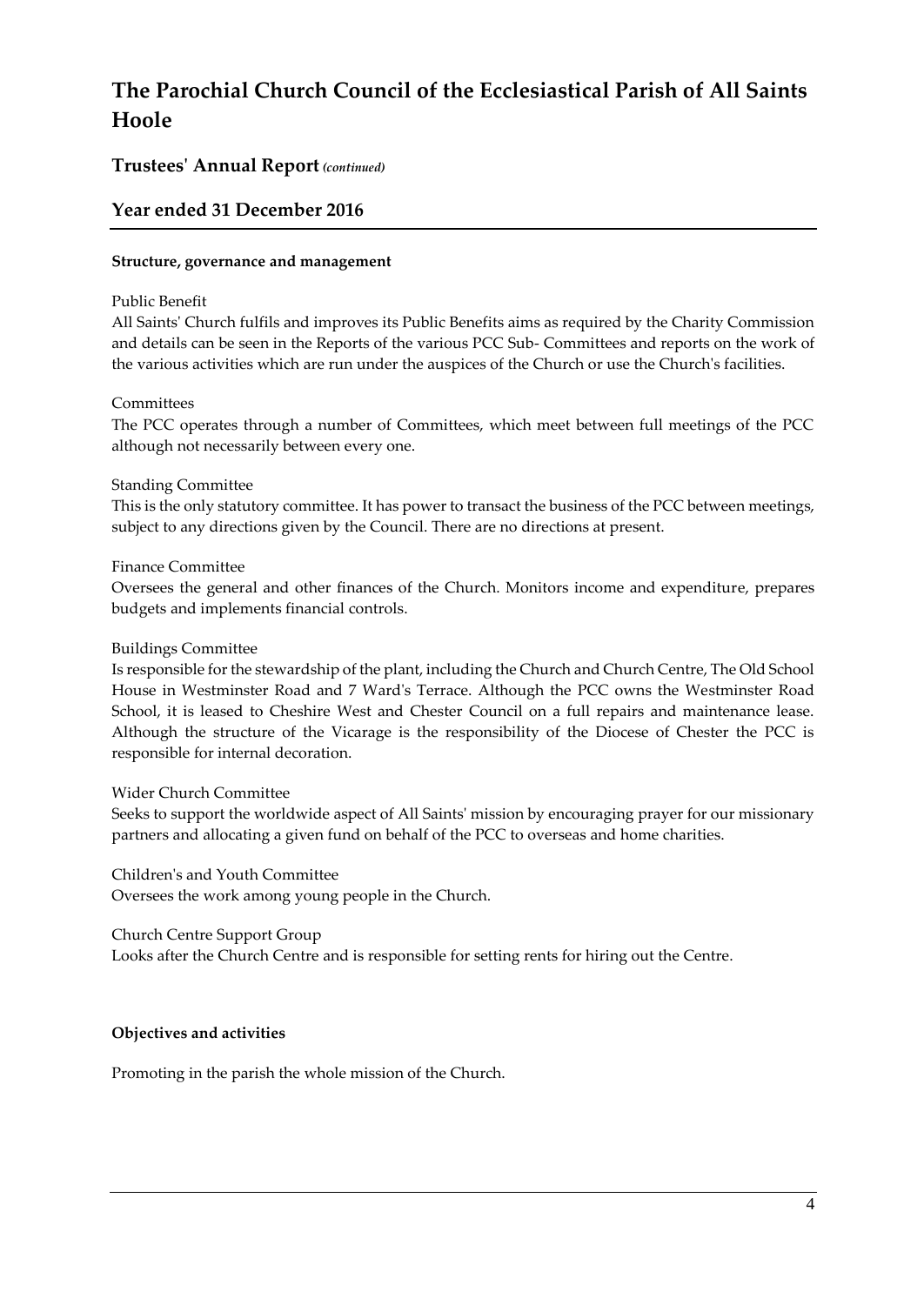### **Trustees' Annual Report** *(continued)*

## **Year ended 31 December 2016**

#### **Achievements and performance**

For All Saints 2016 has been another encouraging year. A further member of staff has been appointed (part time) to assist in the work with children and young people. Work with mums and toddlers continues to grow and provides a Christian witness to many who have no Church affiliation. Messy Church which meets monthly is again a witness (and provides a meal!) to many non-churched families. Work also continues in local schools, leading assemblies, etc. The B-it theatre company provides a focus for children and young people who have an interest in drama, with two productions a year, which are well received by the audiences. Sunday worship takes place at 9.00am with a service of Holy Communion and a more relaxed service at 10.45 am, with all Age Worship on the first Sunday of each month. A relatively new venture in the evening on the last Sunday of each month is Frontline Church, a time of worship and fellowship. Following a Vision Evening, several groups are looking at opportunities for mission in their local areas or with others who share the same interest. This is in addition to the Missional Community which meets in part of the parish where we have previously struggled to serve people. Other church groups meet on a regular basis, e.g. Senior Residents on Thursday afternoons. The Annual Costa holiday took place in August with the theme of canals, including trips to the Boat Museum and the Anderton Lift. The hiring out of the Church Centre for nonchurch activities continues to provide a wide range of facilities for local people and also for City wide organisations. This provides a wonderful opportunity for witness. Discussions are taking place within the PCC to see how this accommodation can be better used or expanded. Following on from the introduction of the statutory requirement to introduce a staff pension scheme from 1 June 2016 all eligible staff have now been enrolled and no one has opted out after the first month as they were entitled to do. The PCC is very grateful for an anonymous gift of £1,250 to replace the pew bibles in the Church and also to about 150 volunteers who at some time in the year have helped in the mission of the Church.

#### **Financial review**

Restricted Funds have been set up for -

(a)The education of students overseas to better enable them to serve other people in their countries. Other support is given to workers in charitable work overseas and micro finance loans have been given to promote small enterprises in Ethiopia. (b)The Cecil Rudd Memorial Fund which is used, as required, for evangelism in the Parish. (c)Home projects which are financed by transfer from the general fund and from donations to a specific purpose.

Designated Funds have been established for - (a)Youth and Children's work (b)Mission and Evangelism (c)Stabilization Fund all of which are financed by transfers from the general fund.

The Trustees confirm that there are sufficient funds to meet the costs of this work.

Where monies are received in advance of expenditure these are shown as "deferred income" in the accounts.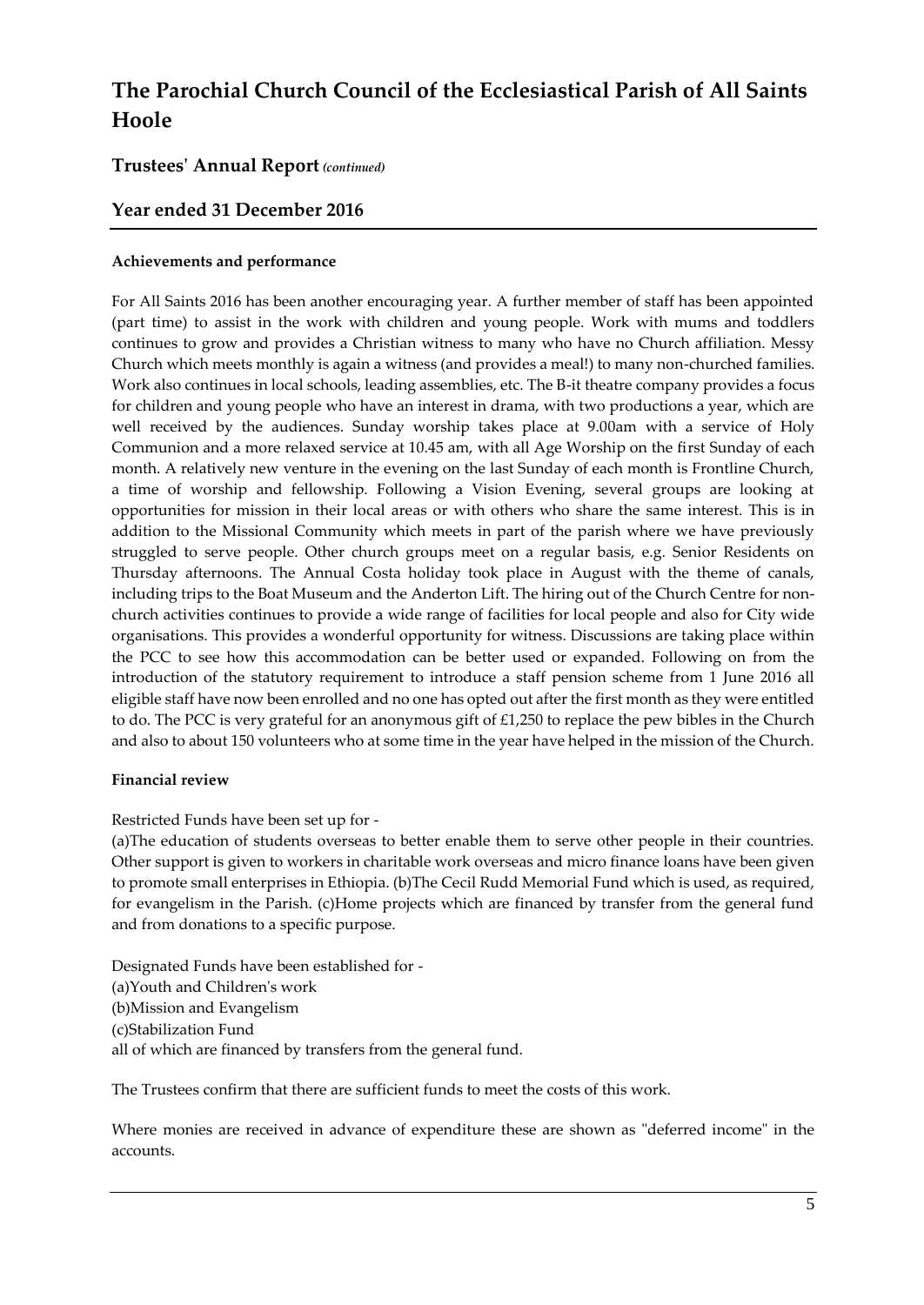## **Trustees' Annual Report** *(continued)*

## **Year ended 31 December 2016**

### **Reserves Policy**

The PCC has agreed the following Reserves Policy -

'to maintain a balance on unrestricted funds ( excluding fixed assets ) which equates to approximately one month's unrestricted payments to cover emergency situations that may arise from time to time'.

#### **Trustees' responsibilities statement**

The trustees are responsible for preparing the trustees' annual report and the financial statements in accordance with applicable law and United Kingdom Accounting Standards (United Kingdom Generally Accepted Accounting Practice).

The law applicable to charities in England and Wales requires the charity trustees to prepare financial statements for each year which give a true and fair view of the state of affairs of the charity and of the incoming resources and application of resources, of the charity for that period.

In preparing these financial statements, the trustees are required to:

- select suitable accounting policies and then apply them consistently;
- observe the methods and principles in the applicable Charities SORP;
- make judgments and accounting estimates that are reasonable and prudent;
- state whether applicable UK Accounting Standards have been followed, subject to any material departures disclosed and explained in the financial statements;
- prepare the financial statements on the going concern basis unless it is inappropriate to presume that the charity will continue in business.

The trustees are responsible for keeping adequate accounting records that are sufficient to show and explain the charity's transactions and disclose with reasonable accuracy at any time the financial position of the charity and enable them to ensure that the financial statements comply with the Charities Act 2011, the applicable Charities (Accounts and Reports) Regulations, and the provisions of the Trust Deed. They are also responsible for safeguarding the assets of the charity and hence for taking reasonable steps for the prevention and detection of fraud and other irregularities.

The trustees' annual report was approved on 20 March 2017 and signed on behalf of the board of trustees by:

| The Revd R J Kirkland |  |
|-----------------------|--|
| Trustee               |  |

Mr J E Chester **Trustee**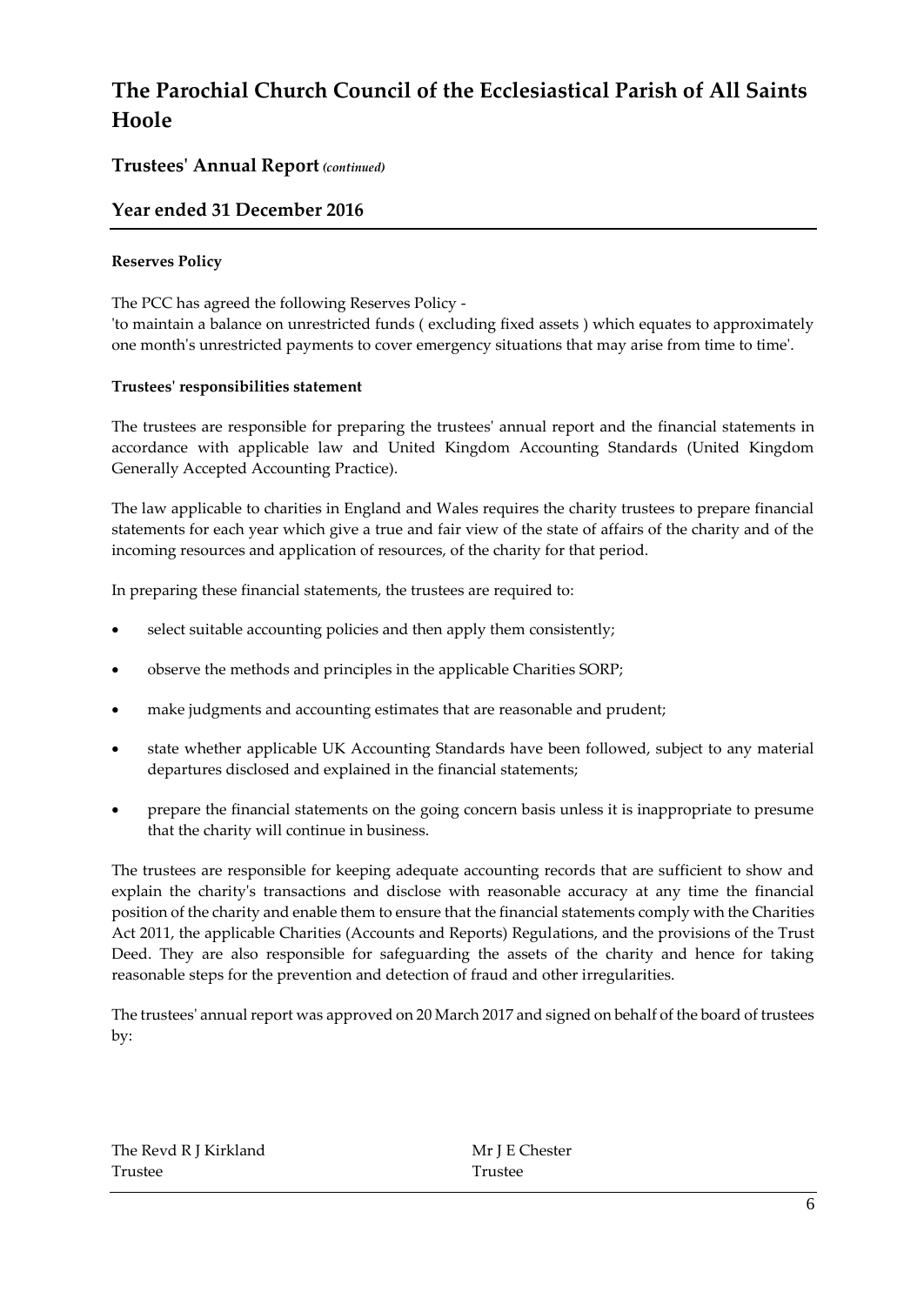# **Independent Examiner's Report to the Trustees of The Parochial Church Council of the Ecclesiastical Parish of All Saints Hoole**

## **Year ended 31 December 2016**

I report on the financial statements for the year ended 31 December 2016, which comprise the statement of financial activities, statement of financial position and the related notes.

### **Respective responsibilities of trustees and examiner**

The trustees are responsible for the preparation of the financial statements. The trustees consider that an audit is not required for this year under section 144(2) of the Charities Act 2011 (the 2011 Act) and that an independent examination is needed.

It is my responsibility to:

- examine the accounts under section 145 of the 2011 Act;
- to follow the procedures laid down in the general Directions given by the Charity Commission under section 145(5)(b) of the 2011 Act; and
- to state whether particular matters have come to my attention.

### **Basis of independent examiner's report**

My examination was carried out in accordance with the general Directions given by the Charity Commission. An examination includes a review of the accounting records kept by the charity and a comparison of the accounts presented with those records. It also includes consideration of any unusual items or disclosures in the accounts, and seeking explanations from you as trustees concerning any such matters. The procedures undertaken do not provide all the evidence that would be required in an audit and consequently no opinion is given as to whether the accounts present a 'true and fair view' and the report is limited to those matters set out in the next statement.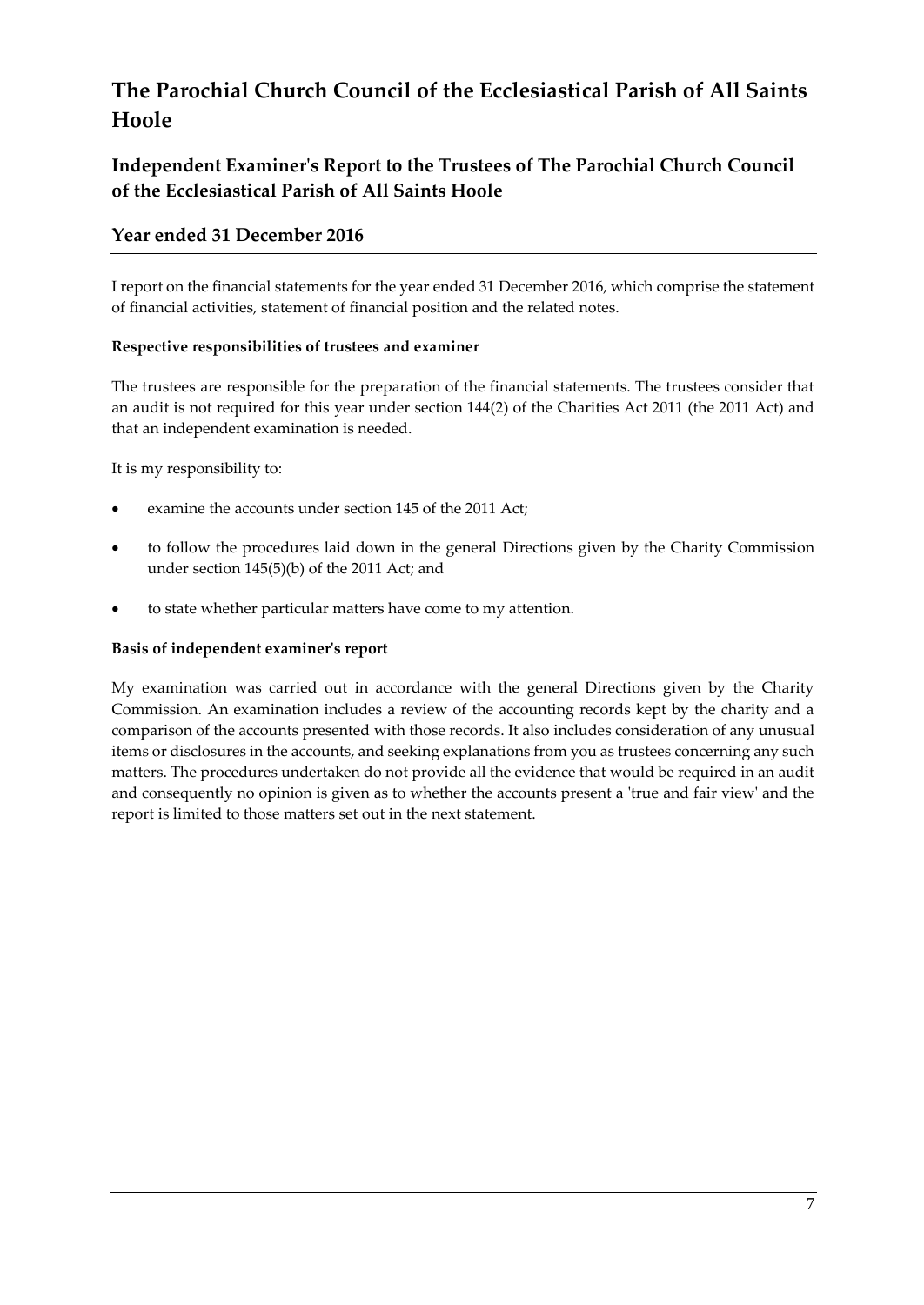**Independent Examiner's Report to the Trustees of The Parochial Church Council of the Ecclesiastical Parish of All Saints Hoole** *(continued)*

## **Year ended 31 December 2016**

#### **Independent examiner's statement**

In connection with my examination, no matter has come to my attention: (1) which gives me reasonable cause to believe that in any material respect the requirements:

- to keep accounting records in accordance with section 130 of the 2011 Act, and
- to prepare accounts which accord with the accounting records and comply with the accounting requirements of the 2011 Act have not been met, or

(2) to which, in my opinion, attention should be drawn in order to enable a proper understanding of the accounts to be reached.

4 th April 2017

NICOLAUS JENKINS MA FCA UHY Hacker Young Chartered accountants and registered auditors St John's Chambers Love Street Chester CH1 1QN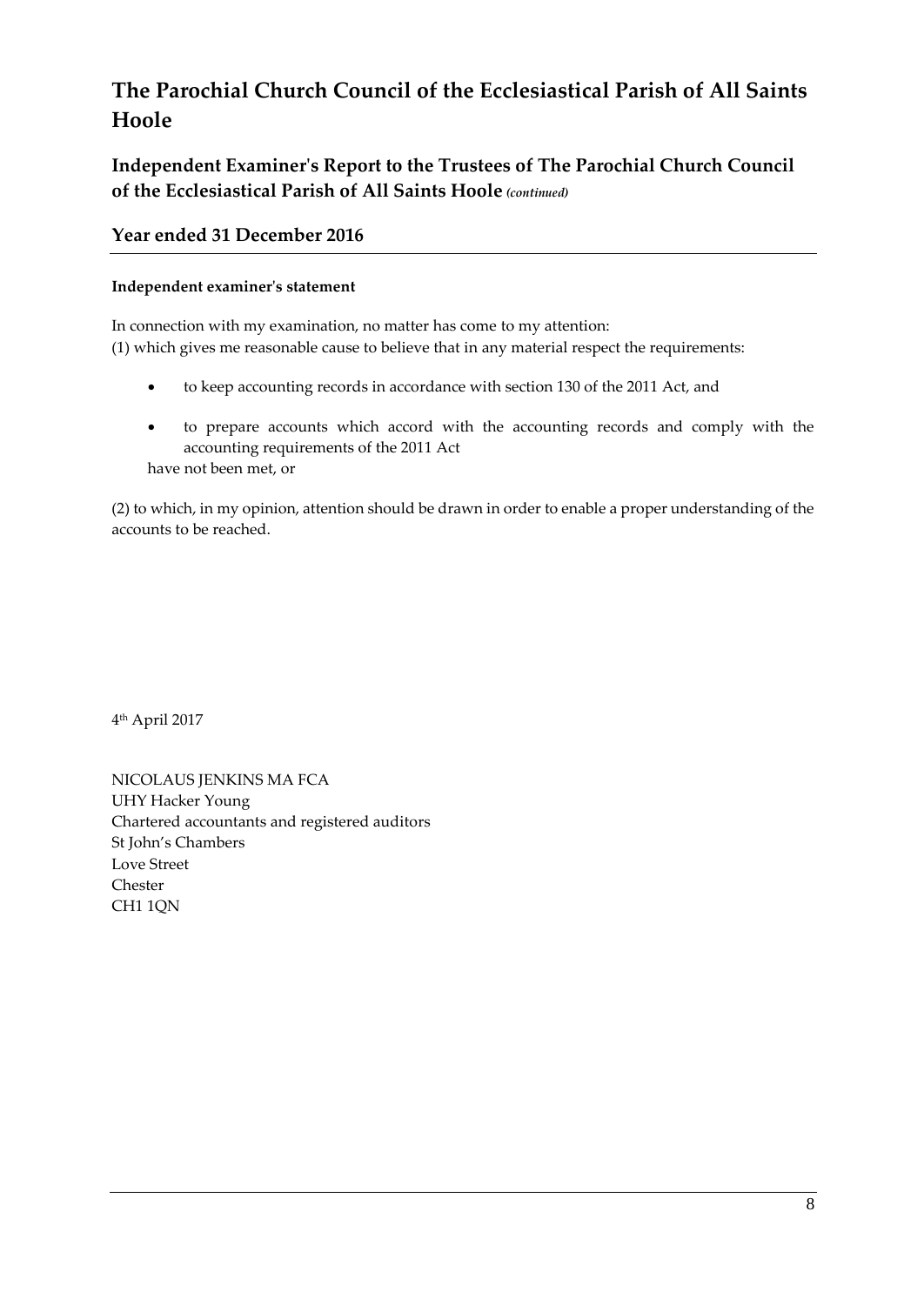## **Statement of Financial Activities**

### **Year ended 31 December 2016**

|                                      |             |              | 2016       |                    | 2015        |
|--------------------------------------|-------------|--------------|------------|--------------------|-------------|
|                                      |             | Unrestricted | Restricted |                    |             |
|                                      |             | funds        | funds      | <b>Total funds</b> | Total funds |
|                                      | <b>Note</b> | £            | £          | $\pmb{\mathit{f}}$ | £           |
| Income                               |             |              |            |                    |             |
| Donations                            | 4           | 190,164      | 47,825     | 237,989            | 269,651     |
| Other trading activities             | 5           | 52,548       |            | 52,548             | 47,227      |
| Investment income                    | 6           | 44,350       | 12         | 44,362             | 43,124      |
| <b>Total income</b>                  |             | 287,062      | 47,837     | 334,899            | 360,002     |
| Expenditure                          |             |              |            |                    |             |
| Expenditure on charitable activities | 7,8         | (276, 678)   | (60, 920)  | (337, 598)         | (360, 832)  |
| Total expenditure                    |             | (276, 678)   | (60, 920)  | (337,598)          | (360, 832)  |
| Net income (expenditure)             |             | 10,384       | (13,083)   | (2,699)            | (830)       |
| Transfers between funds              |             | (3,293)      | 3,293      |                    |             |
| Net movement in funds                |             | 7,091        | (9,790)    | (2,699)            | (830)       |
| <b>Reconciliation of funds</b>       |             |              |            |                    |             |
| Total funds brought forward          |             | 538,665      | 23,747     | 562,412            | 563,242     |
| Total funds carried forward          |             | 545,756      | 13,957     | 559,713            | 562,412     |

The statement of financial activities includes all gains and losses recognised in the year. All income and expenditure derive from continuing activities.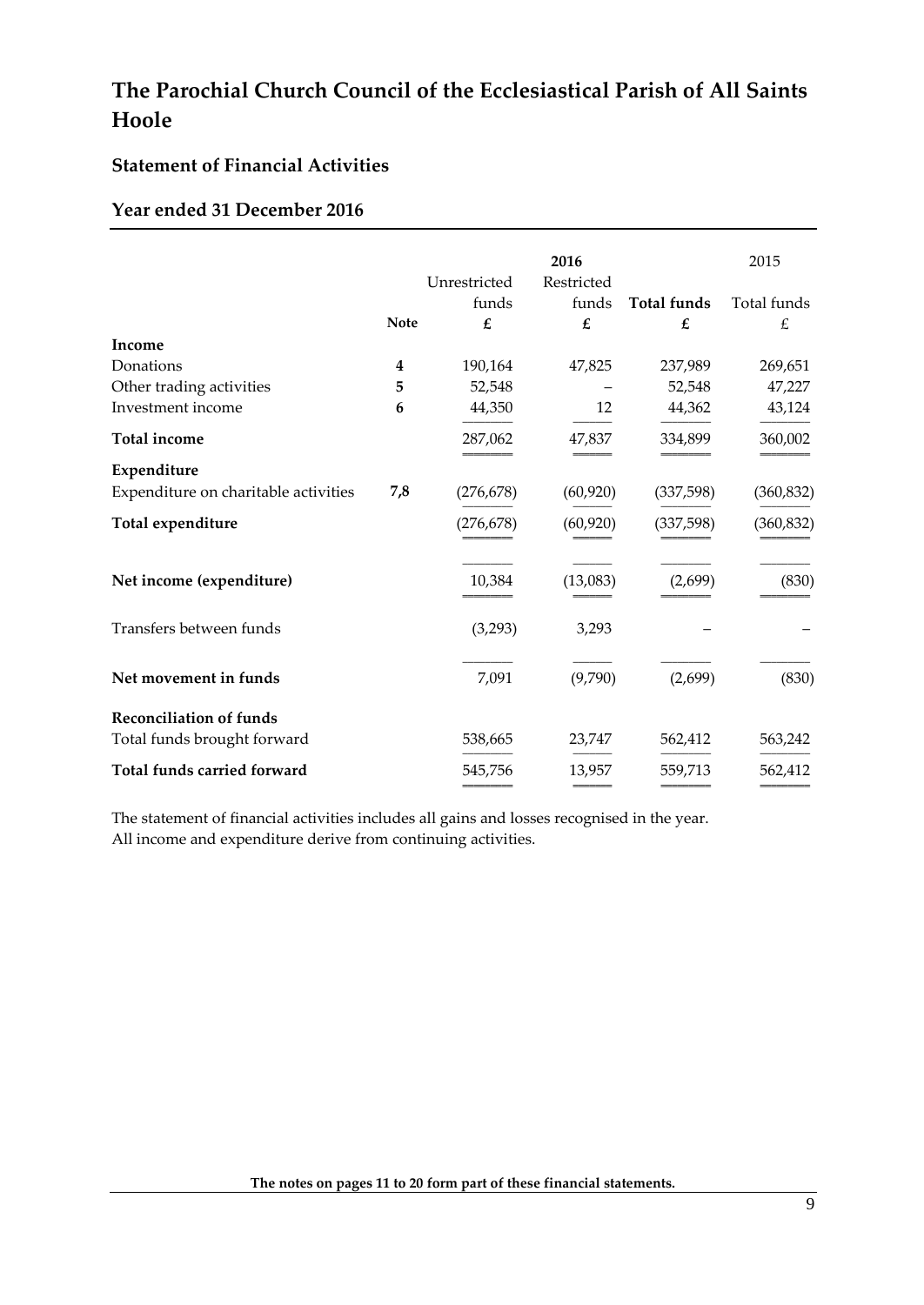## **Statement of Financial Position**

### **At 31 December 2016**

|                                                | note | 2016    | 2015    |
|------------------------------------------------|------|---------|---------|
|                                                |      | £       | £       |
| <b>Fixed assets</b>                            |      |         |         |
| Tangible fixed assets                          | 14   | 101     | 101     |
| Investment properties                          | 15   | 480,000 | 480,000 |
|                                                |      | 480,101 | 480,101 |
| <b>Current assets</b>                          |      |         |         |
| Debtors                                        | 16   | 15,266  | 16,750  |
| Cash at bank and in hand                       |      | 68,566  | 77,313  |
|                                                |      | 83,832  | 94,063  |
| Creditors: amounts falling due within one year | 17   | 4,220   | 11,752  |
| Net current assets                             |      | 79,612  | 82,311  |
| Total assets less current liabilities          |      | 559,713 | 562,412 |
| Net assets                                     |      | 559,713 | 562,412 |
| Funds of the charity                           |      |         |         |
| Restricted funds                               |      | 13,957  | 23,747  |
| Unrestricted funds                             |      | 545,756 | 538,665 |
| Total charity funds                            |      | 559,713 | 562,412 |

These financial statements were approved by the board of trustees and authorised for issue on 20 March 2017, and are signed on behalf of the board by:

The Revd R J Kirkland Mr J E Chester Trustee Trustee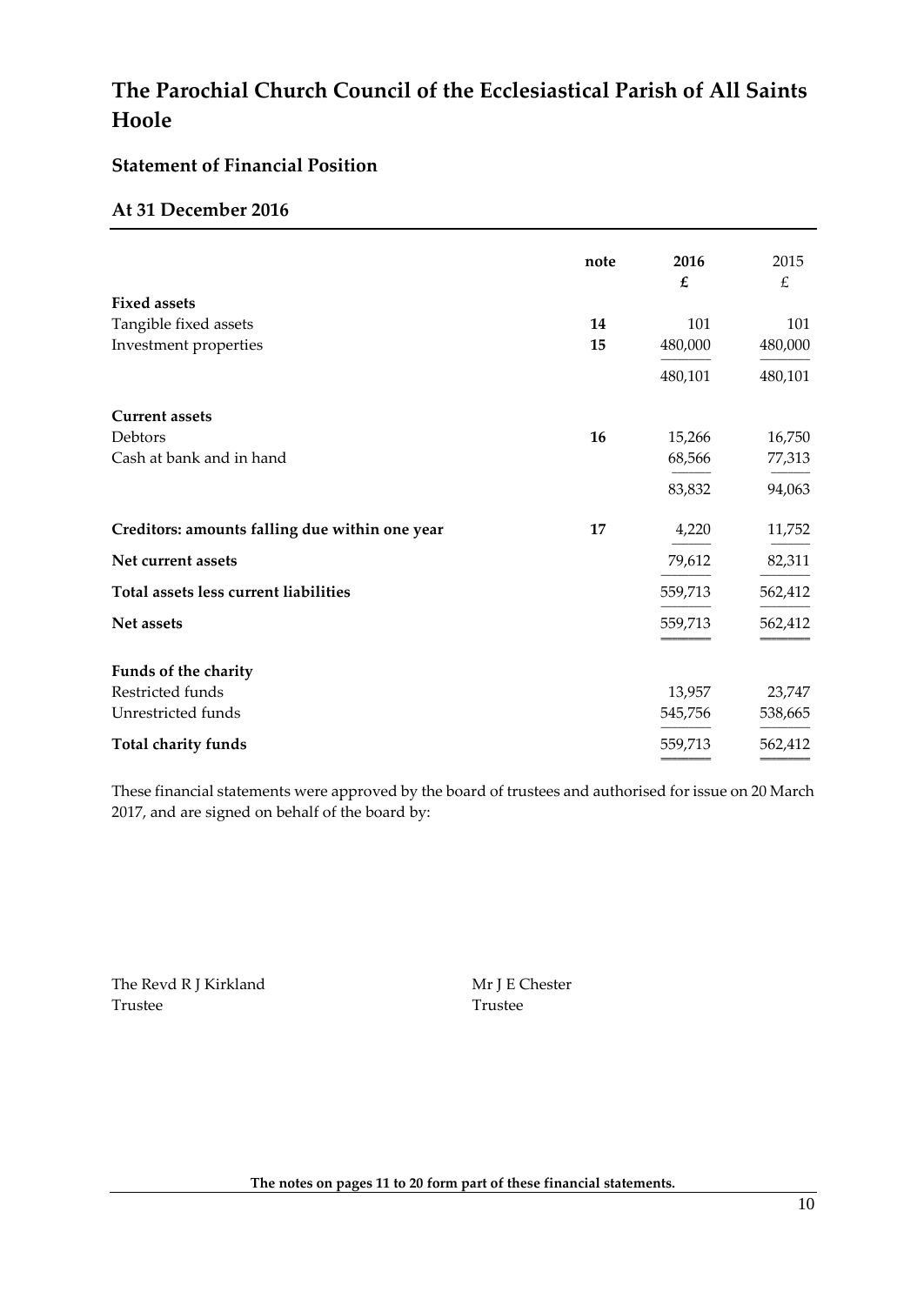## **Notes to the Financial Statements**

## **Year ended 31 December 2016**

### **1. General information**

The charity is registered charity in England and Wales and is unincorporated. The address of the principal office is All Saints Church Centre, Vicarage Road, Hoole, Chester, CH2 3HZ.

### **2. Statement of compliance**

These financial statements have been prepared in compliance with FRS 102, 'The Financial Reporting Standard applicable in the UK and the Republic of Ireland', the Statement of Recommended Practice applicable to charities preparing their accounts in accordance with the Financial Reporting Standard applicable in the UK and Republic of Ireland (FRS 102) (Charities SORP (FRS 102)) and the Charities Act 2011.

### **3. Accounting policies**

### **Basis of preparation**

The financial statements have been prepared on the historical cost basis, as modified by the revaluation of certain financial assets and liabilities and investment properties measured at fair value through income or expenditure.

The financial statements are prepared in sterling, which is the functional currency of the entity.

### **Going concern**

There are no material uncertainties about the charity's ability to continue.

### **Disclosure exemptions**

The entity satisfies the criteria of being a qualifying entity as defined in FRS 102. No cash flow statement has been presented for the charity.

### **Fund accounting**

Unrestricted funds are available for use at the discretion of the trustees to further any of the charity's purposes.

Designated funds are unrestricted funds earmarked by the trustees for particular future project or commitment.

Restricted funds are subjected to restrictions on their expenditure declared by the donor or through the terms of an appeal, and fall into one of two sub-classes: restricted income funds or endowment funds.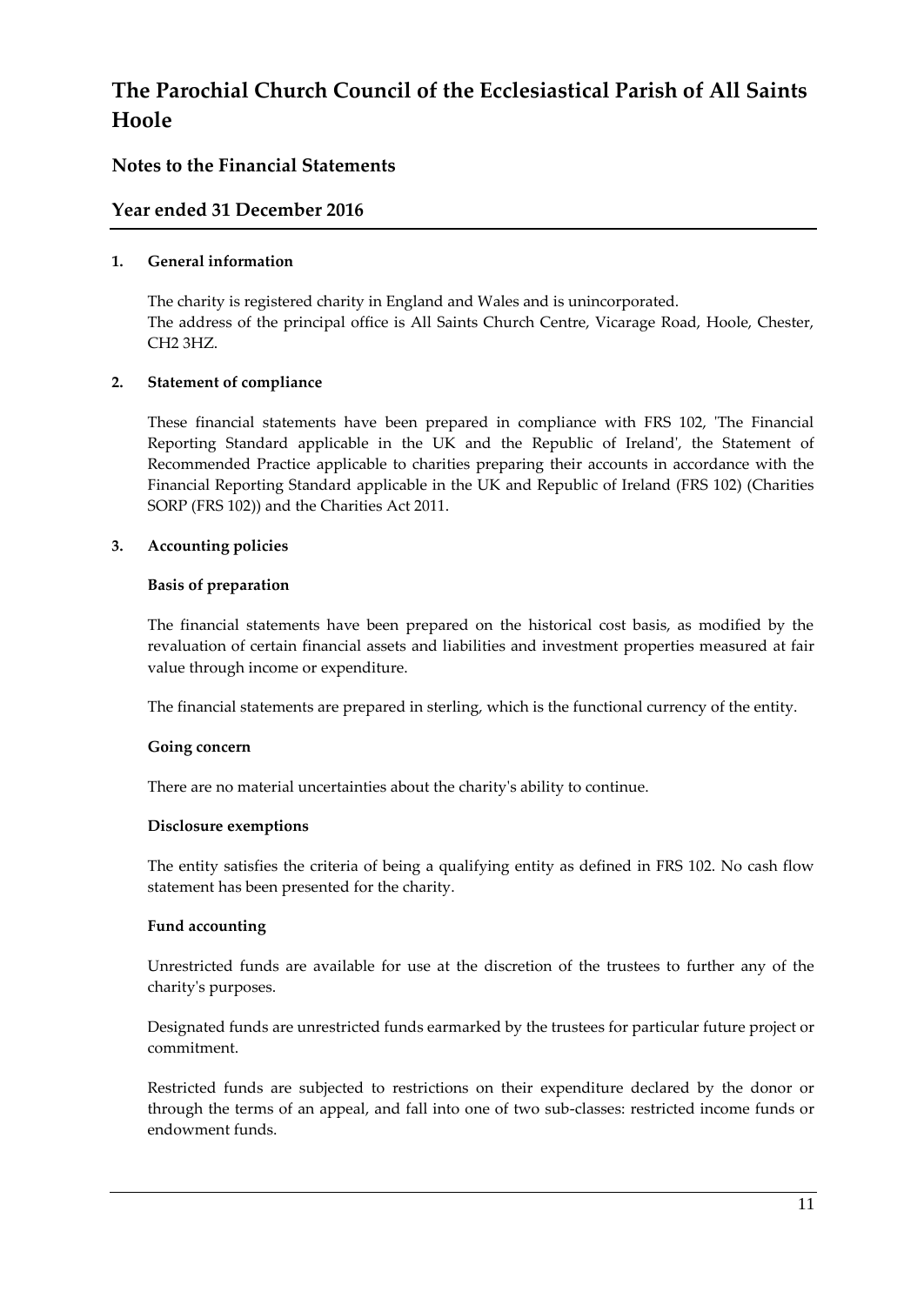## **Notes to the Financial Statements** *(continued)*

## **Year ended 31 December 2016**

### **3. Accounting policies** *(continued)*

#### **Incoming resources**

All incoming resources are included in the statement of financial activities when entitlement has passed to the charity; it is probable that the economic benefits associated with the transaction will flow to the charity and the amount can be reliably measured. The following specific policies are applied to particular categories of income:

- income from donations or grants is recognised when there is evidence of entitlement to the gift, receipt is probable and its amount can be measured reliably.
- legacy income is recognised when receipt is probable and entitlement is established.
- income from donated goods is measured at the fair value of the goods unless this is impractical to measure reliably, in which case the value is derived from the cost to the donor or the estimated resale value. Donated facilities and services are recognised in the accounts when received if the value can be reliably measured. No amounts are included for the contribution of general volunteers.
- income from contracts for the supply of services is recognised with the delivery of the contracted service. This is classified as unrestricted funds unless there is a contractual requirement for it to be spent on a particular purpose and returned if unspent, in which case it may be regarded as restricted.

### **Resources expended**

Expenditure is recognised on an accruals basis as a liability is incurred. Expenditure includes any VAT which cannot be fully recovered, and is classified under headings of the statement of financial activities to which it relates:

- expenditure on raising funds includes the costs of all fundraising activities, events, noncharitable trading activities, and the sale of donated goods.
- expenditure on charitable activities includes all costs incurred by a charity in undertaking activities that further its charitable aims for the benefit of its beneficiaries, including those support costs and costs relating to the governance of the charity apportioned to charitable activities.
- other expenditure includes all expenditure that is neither related to raising funds for the charity nor part of its expenditure on charitable activities.

All costs are allocated to expenditure categories reflecting the use of the resource. Direct costs attributable to a single activity are allocated directly to that activity. Shared costs are apportioned between the activities they contribute to on a reasonable, justifiable and consistent basis.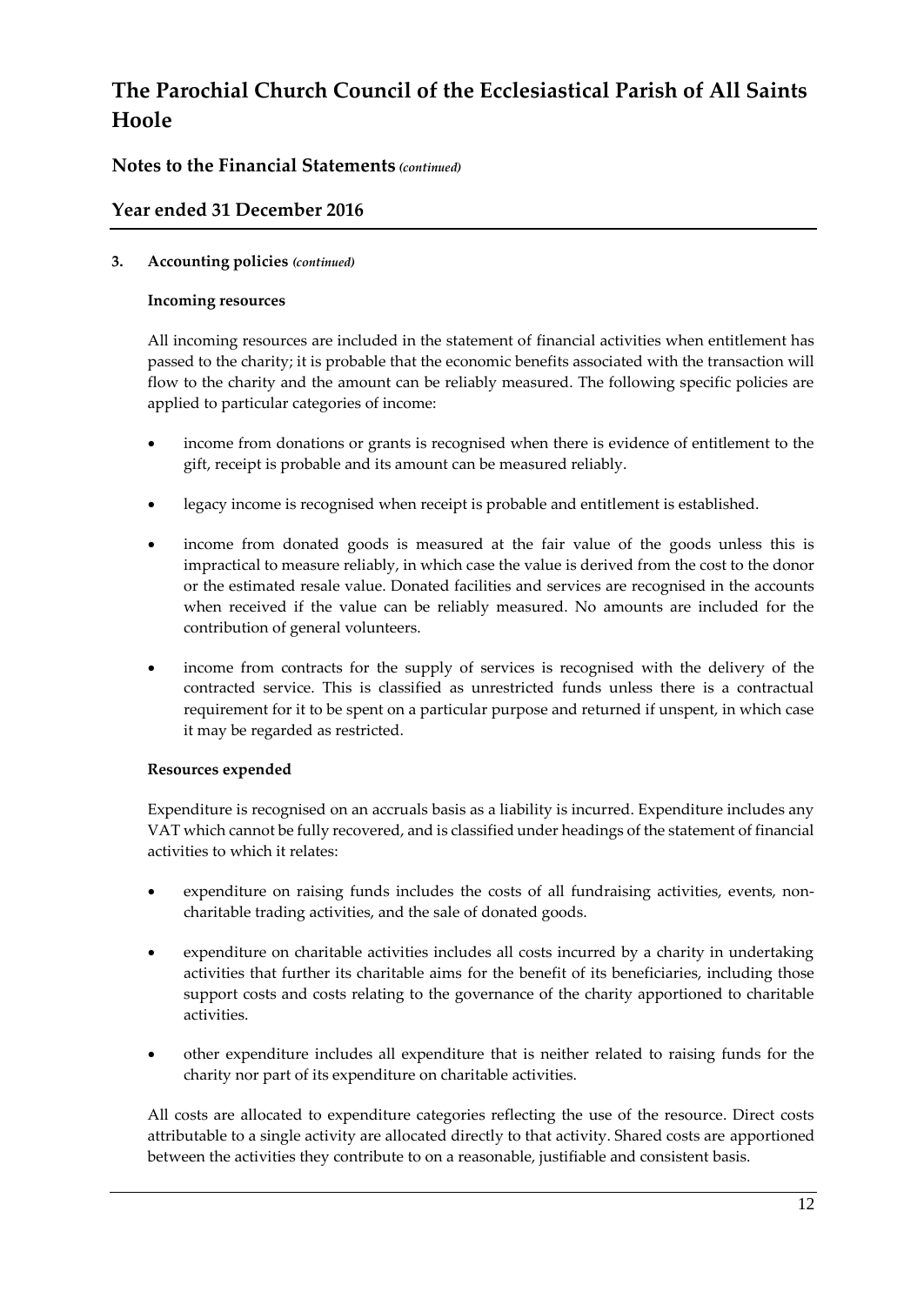## **Notes to the Financial Statements** *(continued)*

## **Year ended 31 December 2016**

### **3. Accounting policies** *(continued)*

### **Tangible assets**

Tangible assets are initially recorded at cost, and subsequently stated at cost less any accumulated depreciation and impairment losses. Any tangible assets carried at revalued amounts are recorded at the fair value at the date of revaluation less any subsequent accumulated depreciation and subsequent accumulated impairment losses.

An increase in the carrying amount of an asset as a result of a revaluation, is recognised in other recognised gains and losses, unless it reverses a charge for impairment that has previously been recognised as expenditure within the statement of financial activities. A decrease in the carrying amount of an asset as a result of revaluation, is recognised in other recognised gains and losses, except to which it offsets any previous revaluation gain, in which case the loss is shown within other recognised gains and losses on the statement of financial activities.

### **Investments**

Any funds that are not immediately required are invested in deposit accounts in the CBF Church of England Deposit Fund

### **Investment property**

Investment property is initially recorded at cost, which includes purchase price and any directly attributable expenditure.

Investment property is revalued to its fair value at each reporting date and any changes in fair value are recognised in income or expenditure.

If a reliable measure of fair value is no longer available without undue cost or effort for an item of investment property, it shall be transferred to tangible assets and treated as such until it is expected that fair value will be reliably measurable on an on-going basis.

### **Defined contribution plans**

Contributions to defined contribution plans are recognised as an expense in the period in which the related service is provided. Prepaid contributions are recognised as an asset to the extent that the prepayment will lead to a reduction in future payments or a cash refund.

When contributions are not expected to be settled wholly within 12 months of the end of the reporting date in which the employees render the related service, the liability is measured on a discounted present value basis. The unwinding of the discount is recognised as an expense in the period in which it arises.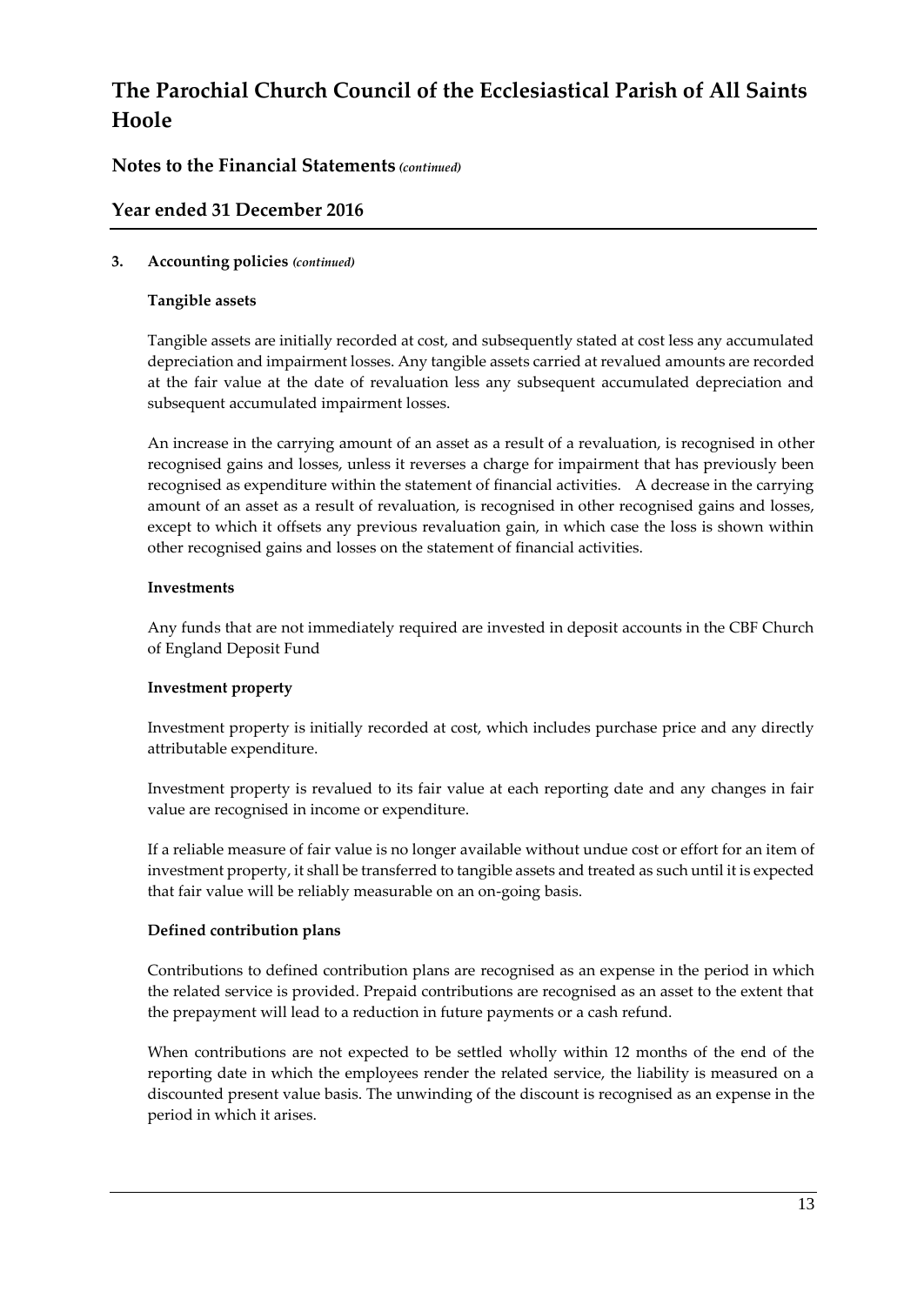# **Notes to the Financial Statements** *(continued)*

## **Year ended 31 December 2016**

#### **4. Donations**

|                                                | Unrestricted<br>Funds | Funds      | Restricted Total Funds<br>2016 |
|------------------------------------------------|-----------------------|------------|--------------------------------|
|                                                | £                     | £          | $\pmb{\mathit{f}}$             |
| <b>Donations</b>                               |                       |            |                                |
| Donations Planned giving                       | 126,576               |            | 126,576                        |
| Donations Income tax recoverable               | 31,644                |            | 31,644                         |
| Donations CAF vouchers                         | 6,388                 |            | 6,388                          |
| Donations non gift aid                         | 16,631                |            | 16,631                         |
| Donations Open plate including gift aid        | 8,145                 |            | 8,145                          |
| <b>Donations Memorial</b>                      | 345                   |            | 345                            |
| Donations Sundry                               | 435                   |            | 435                            |
| Donations Overseas projects including gift aid |                       | 28,238     | 28,238                         |
| Donations Home projects                        |                       | 19,587     | 19,587                         |
|                                                | 190,164               | 47,825     | 237,989                        |
|                                                | Unrestricted          | Restricted | Total Funds                    |
|                                                | Funds                 | Funds      | 2015                           |
|                                                | £                     | £          | £                              |
| <b>Donations</b>                               |                       |            |                                |
| Donations Planned giving                       | 127,796               |            | 127,796                        |
| Donations Income tax recoverable               | 31,949                |            | 31,949                         |
| Donations CAF vouchers                         | 6,278                 |            | 6,278                          |
| Donations non gift aid                         | 10,071                |            | 10,071                         |
| Donations Open plate including gift aid        | 6,969                 |            | 6,969                          |
| <b>Donations Memorial</b>                      | 1,045                 |            | 1,045                          |
| Donations Sundry                               | 190                   |            | 190                            |
| Donations Overseas projects including gift aid |                       | 51,807     | 51,807                         |
| Donations Home projects                        |                       | 33,546     | 33,546                         |
|                                                | 184,298               | 85,353     | 269,651                        |

## **5. Other trading activities**

|                         |        |        | Unrestricted Total Funds Unrestricted Total Funds |        |
|-------------------------|--------|--------|---------------------------------------------------|--------|
|                         | Funds  | 2016   | Funds                                             | 2015   |
|                         | £      |        | £                                                 | £      |
| Letting of church hall  | 48,604 | 48,604 | 42.400                                            | 42,400 |
| Parochial fees received | 3.944  | 3.944  | 4,827                                             | 4,827  |
|                         | 52,548 | 52,548 | 47.227                                            | 47,227 |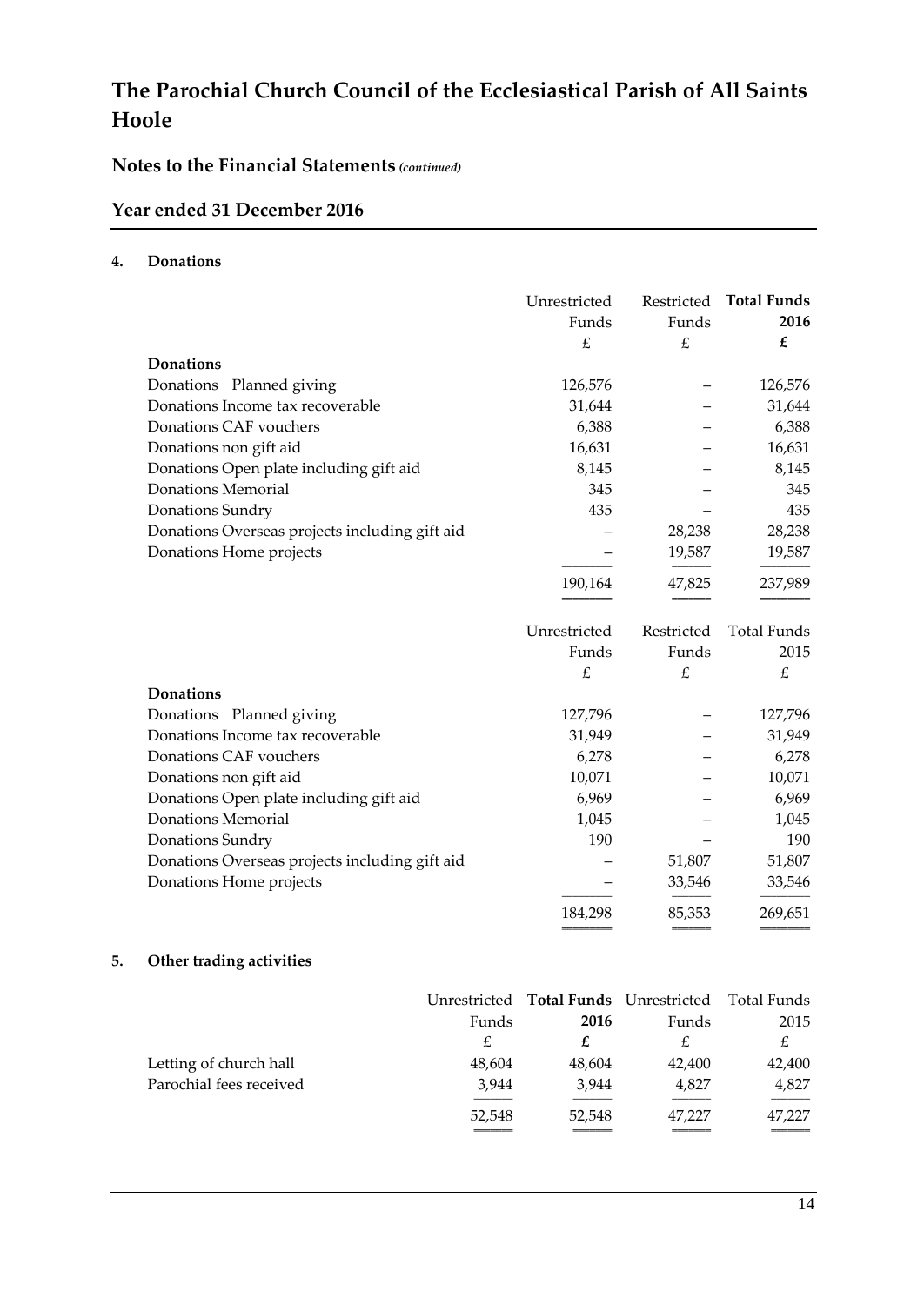## **Notes to the Financial Statements** *(continued)*

## **Year ended 31 December 2016**

#### **6. Investment income**

|                          | Unrestricted |            | Restricted Total Funds |
|--------------------------|--------------|------------|------------------------|
|                          | Funds        | Funds      | 2016                   |
|                          | £            | £          | £                      |
| Westminster road school  | 35,310       |            | 35,310                 |
| Westminster road flats   | 8,734        |            | 8,734                  |
| Bank interest receivable | 306          | 12         | 318                    |
|                          | 44,350       | 12         | 44,362                 |
|                          | Unrestricted | Restricted | Total Funds            |
|                          | Funds        | Funds      | 2015                   |
|                          | £            | £          | £                      |
| Westminster road school  | 33,997       |            | 33,997                 |
| Westminster road flats   | 8,820        |            | 8,820                  |
| Bank interest receivable | 294          | 13         | 307                    |
|                          | 43,111       | 13         | 43,124                 |

### **7. Expenditure on charitable activities by fund type**

|                                              | Unrestricted |            | Restricted Total Funds |
|----------------------------------------------|--------------|------------|------------------------|
|                                              | Funds        | Funds      | 2016                   |
|                                              | £            | £          | £                      |
| Charitable activity Unrestricted fund        | 218,607      |            | 218,607                |
| Charitable activity Youth and childrens work | 34,041       |            | 34,041                 |
| Charitable activity Mission & Evangelism     | 24,030       |            | 24,030                 |
| Charitable activity - Cecil Rudd             |              | 810        | 810                    |
| Charitable activity - Overseas projects      |              | 34,287     | 34,287                 |
| Charitable activity - Home (UK) projects     |              | 25,823     | 25,823                 |
|                                              | 276,678      | 60,920     | 337,598                |
|                                              | Unrestricted | Restricted | Total Funds            |
|                                              | Funds        | Funds      | 2015                   |
|                                              | £            | £          | £                      |
| Charitable activity Unrestricted fund        | 211,681      |            | 211,681                |
| Charitable activity Youth and childrens work | 31,114       |            | 31,114                 |
| Charitable activity Mission & Evangelism     | 24,900       |            | 24,900                 |
| Charitable activity - Cecil Rudd             |              | 445        | 445                    |
| Charitable activity - Overseas projects      |              | 61,219     | 61,219                 |
| Charitable activity - Home (UK) projects     |              | 31,473     | 31,473                 |
|                                              | 267,695      | 93,137     | 360,832                |
|                                              |              |            |                        |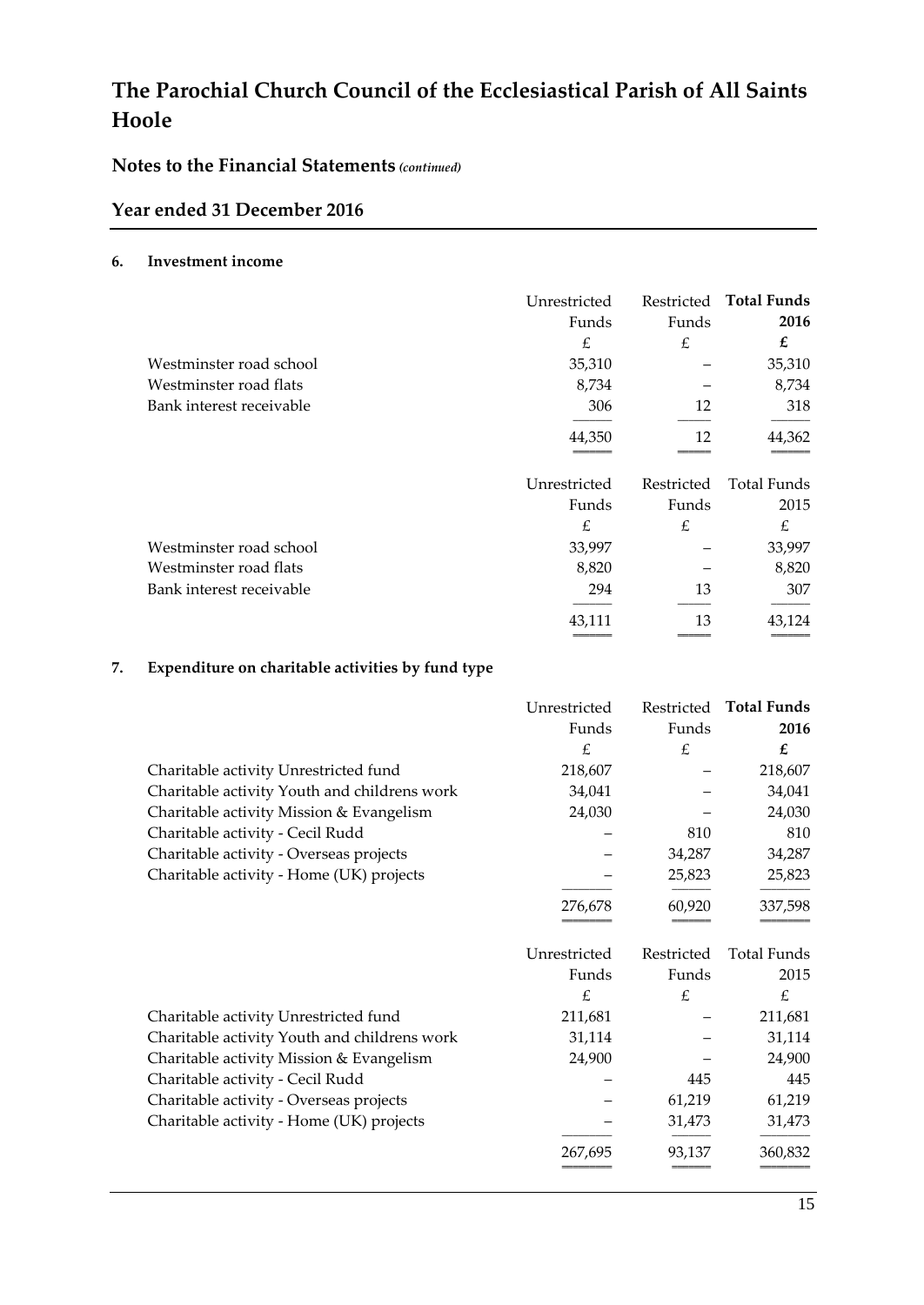## **Notes to the Financial Statements** *(continued)*

## **Year ended 31 December 2016**

### **8. Expenditure on charitable activities by activity type**

|                                         | Activities | Grant      |             |            |
|-----------------------------------------|------------|------------|-------------|------------|
|                                         | undertaken | funding of | Total funds | Total fund |
|                                         | directly   | activities | 2016        | 2015       |
|                                         | £          | £          | £           | £          |
| Charitable activity Unrestricted fund   | 218,607    |            | 218,607     | 211,681    |
| Charitable activity Youth and           |            |            |             |            |
| childrens work                          | 34,041     |            | 34,041      | 31,114     |
| Charitable activity Mission &           |            |            |             |            |
| Evangelism                              |            | 24,030     | 24,030      | 24,900     |
| Charitable activity - Cecil Rudd        | 810        |            | 810         | 445        |
| Charitable activity - Overseas projects | 34,287     |            | 34,287      | 61,219     |
| Charitable activity - Home (UK)         |            |            |             |            |
| projects                                | 25,823     |            | 25,823      | 31,473     |
|                                         | 313,568    | 24.030     | 337,598     | 360,832    |
|                                         |            |            |             |            |

## **9. Analysis of charitable activity - unrestricted fund**

|                                                 | <b>Total Funds</b> | Total Funds |
|-------------------------------------------------|--------------------|-------------|
|                                                 | 2016               | 2015        |
|                                                 | £                  | £           |
| Diocesan parish share                           | 61,264             | 59,770      |
| Secretarial and management                      | 75,968             | 69,972      |
| Clergy working expenses                         | 6,492              | 6,317       |
| House party                                     | (642)              | 428         |
| Electricity, gas, insurance, water and cleaning | 30,513             | 33,022      |
| Administration                                  | 14,981             | 11,655      |
| Repairs and maintenance                         | 30,031             | 28,155      |
| Non-recurring item                              |                    | 2,362       |
|                                                 | 218,607            | 211,681     |
|                                                 |                    |             |

#### **10. Analysis of donations and grants**

|                                   | 2016   | 2015   |
|-----------------------------------|--------|--------|
|                                   | £      | £      |
| <b>Grants to institutions</b>     |        |        |
| Overseas mission                  | 4,910  | 4,010  |
| Local donations                   | 11,335 | 9,910  |
| National support                  | 1,650  | 4,550  |
| St Mellitus                       | 4,135  | 6,430  |
| Hoole Community Development Trust | 2,000  |        |
|                                   |        |        |
|                                   | 24,030 | 24,900 |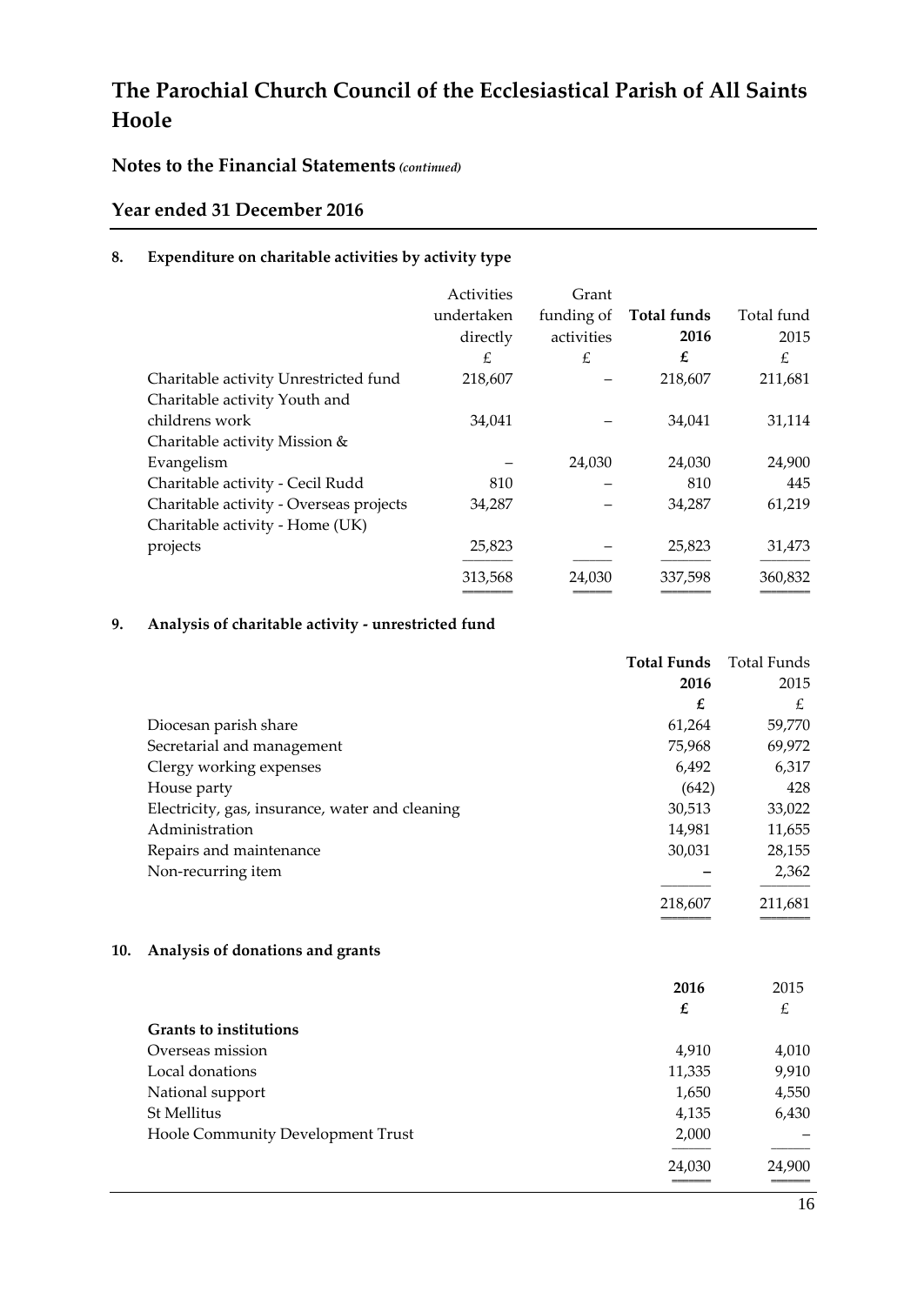### **Notes to the Financial Statements** *(continued)*

### **Year ended 31 December 2016**

#### **11. Independent examination fees**

No fee has been charged by the UHY Hacker Young for the conversion of these accounts to FRS102 nor by Nicolaus Jenkins for the Independent Examination

#### **12. Staff costs**

The total staff costs and employee benefits for the reporting period are analysed as follows:

|                                         | 2016    | 2015    |
|-----------------------------------------|---------|---------|
|                                         | £       |         |
| Wages and salaries                      | 118,471 | 109,488 |
| Social security costs                   | 3,513   | 4,959   |
| Employer contributions to pension plans | 3.187   | 2,952   |
|                                         | 125,171 | 117,399 |
|                                         |         |         |

The average head count of employees during the year was 14 (2015: 11). The average number of full-time equivalent employees during the year is analysed as follows:

|                             | 2016 | 2015           |
|-----------------------------|------|----------------|
|                             | No.  | No.            |
| Number of staff - Full time |      |                |
| Number of staff - Part time | h    | $\overline{4}$ |
|                             |      |                |
|                             |      | 6              |
|                             |      |                |

No employee received employee benefits of more than £60,000 during the year (2015: Nil).

#### **13. Trustee remuneration and expenses**

No remuneration or other benefits from employment with the charity or a related entity were received by the trustees.

#### **14. Tangible fixed assets**

|                               | Church centre | Equipment | <b>Total</b> |
|-------------------------------|---------------|-----------|--------------|
|                               | £             | £         | £            |
| Carrying amount               |               |           |              |
| At 1 Jan 2016 and 31 Dec 2016 |               | 100       | 101          |
|                               |               |           |              |
| Depreciation                  |               |           |              |
| At 1 Jan 2016 and 31 Dec 2016 |               |           |              |
|                               |               |           |              |
| Carrying amount               |               |           |              |
| At 31 December 2016           |               | 100       | 101          |
|                               |               |           |              |

The valuation of the Investment properties are based on the existing use values as agreed by the Trustees.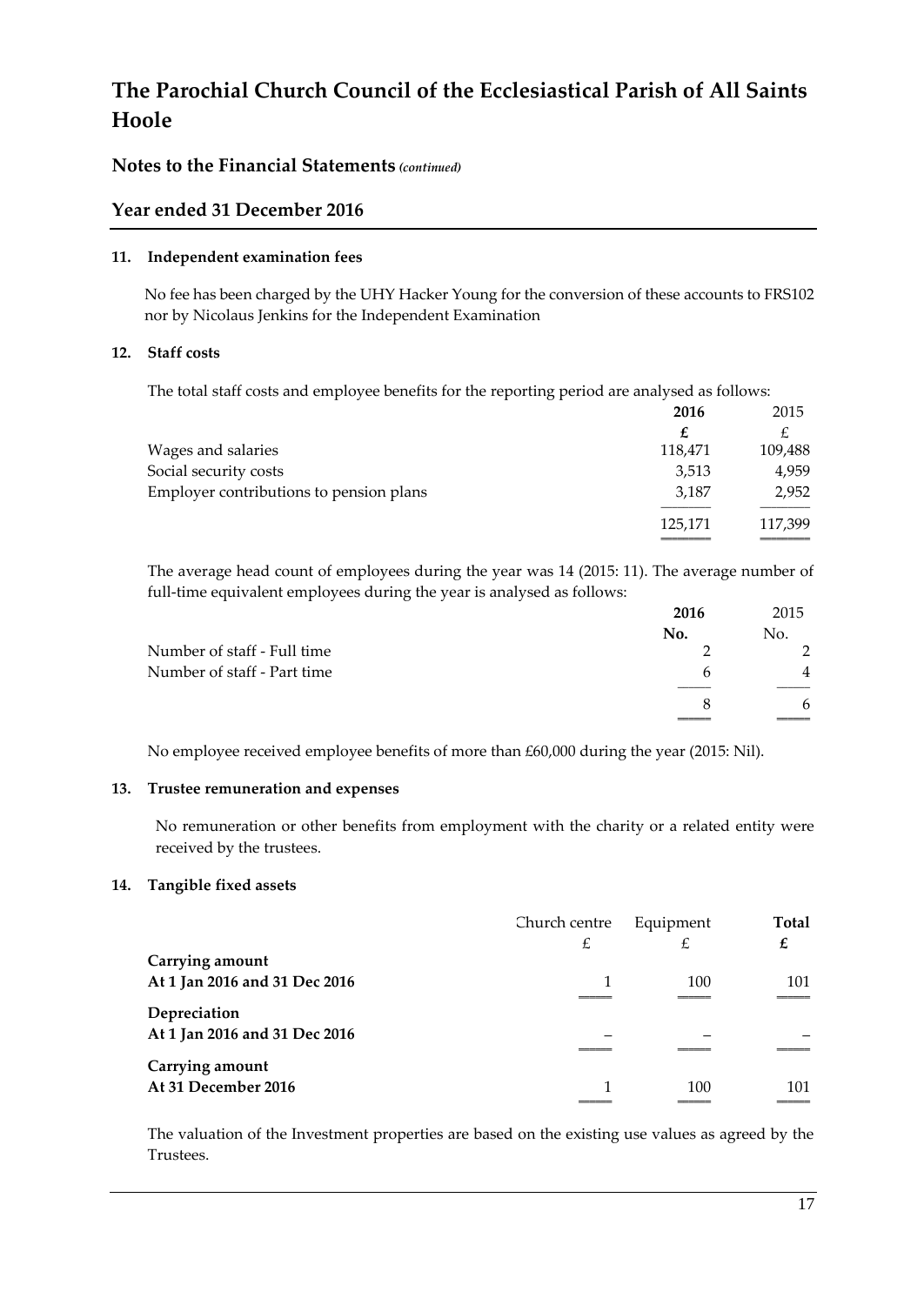**Notes to the Financial Statements** *(continued)*

### **Year ended 31 December 2016**

#### **15. Investment properties**

|                                                      | Investment<br>properties<br>£ |
|------------------------------------------------------|-------------------------------|
| Cost or valuation                                    |                               |
| At 1 January 2016 and 31 December 2016               | 480,000                       |
| Impairment<br>At 1 January 2016 and 31 December 2016 |                               |
| Carrying amount<br>At 31 December 2016               | 480,000                       |
|                                                      |                               |
| At 31 December 2015                                  | 480,000                       |

All investments shown above are held at valuation.

### **Investment properties**

The investment properties have been brought into the accounts at their estimate existing use valuation, as calculated by the Trustees.

#### **16. Debtors**

|     |                                                | 2016<br>£ | 2015<br>£             |
|-----|------------------------------------------------|-----------|-----------------------|
|     | Prepayments and accrued income                 | 11,681    | 10,566                |
|     | Other debtors                                  | 3,585     | 6,184                 |
|     |                                                | 15,266    | 16,750                |
| 17. | Creditors: amounts falling due within one year |           |                       |
|     |                                                | 2016      | 2015                  |
|     |                                                | £         | £                     |
|     | Accruals and deferred income                   | 4,220     | 11,752                |
| 18. | Deferred income                                |           |                       |
|     |                                                | 0.01C     | $0.01$ $\blacksquare$ |

|                   | 2016                     | 2015          |
|-------------------|--------------------------|---------------|
|                   |                          | $\mathcal{L}$ |
| At 1 January 2016 | $\overline{\phantom{0}}$ | 8,499         |
|                   |                          | ____          |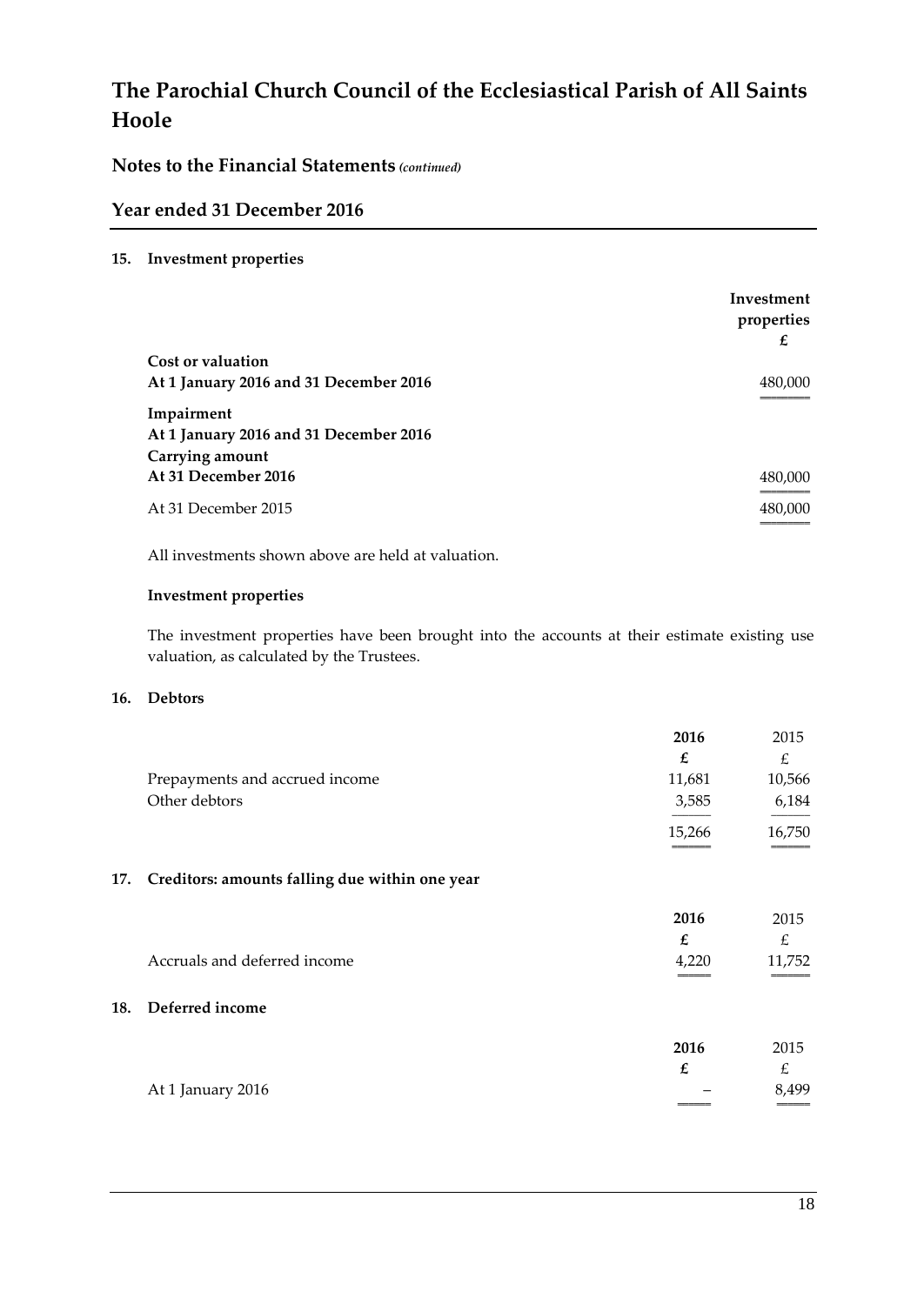## **Notes to the Financial Statements** *(continued)*

### **Year ended 31 December 2016**

#### **19. Pensions and other post retirement benefits**

#### **Defined contribution plans**

The amount recognised in income or expenditure as an expense in relation to defined contribution plans was £2,613 (2015: £2,952).

#### **20. Analysis of charitable funds**

#### **Unrestricted funds**

|              |         |             |           | At 31    |
|--------------|---------|-------------|-----------|----------|
| At 1 January |         |             |           | December |
| 2016         | Income  | Expenditure | Transfers | 2016     |
| £            | £       | £           | £         | £        |
| 505,665      | 287,062 | (276, 678)  | (9,293)   | 506,756  |
| 33,000       |         |             | 6,000     | 39,000   |
| 538,665      | 287,062 | (276, 678)  | (3, 293)  | 545,756  |
|              |         |             |           |          |
| 1,870        | 12      | (810)       |           | 1,072    |
| 14,179       | 20,257  | (25, 330)   |           | 9,106    |
|              |         |             |           |          |
| 1,109        | 4,885   | (5, 944)    |           | 50       |
|              |         |             |           |          |
| 137          | 900     | (865)       |           | 172      |
|              |         |             |           |          |
| 178          | 1,500   | (1, 452)    |           | 226      |
|              | 696     | (696)       |           |          |
| 1,021        | 11,374  | (15,688)    | 3,293     |          |
| 2,321        |         | (2,321)     |           |          |
| 513          | 27      | (37)        |           | 503      |
| 994          | 1,285   | (1, 138)    |           | 1,141    |
| 1,307        | 3,343   | (2,963)     |           | 1,687    |
| 118          | 1,507   | (1,625)     |           |          |
|              | 651     | (651)       |           |          |
|              | 1,400   | (1,400)     |           |          |
| 23,747       | 47,837  | (60, 920)   | 3,293     | 13,957   |
|              |         |             |           |          |